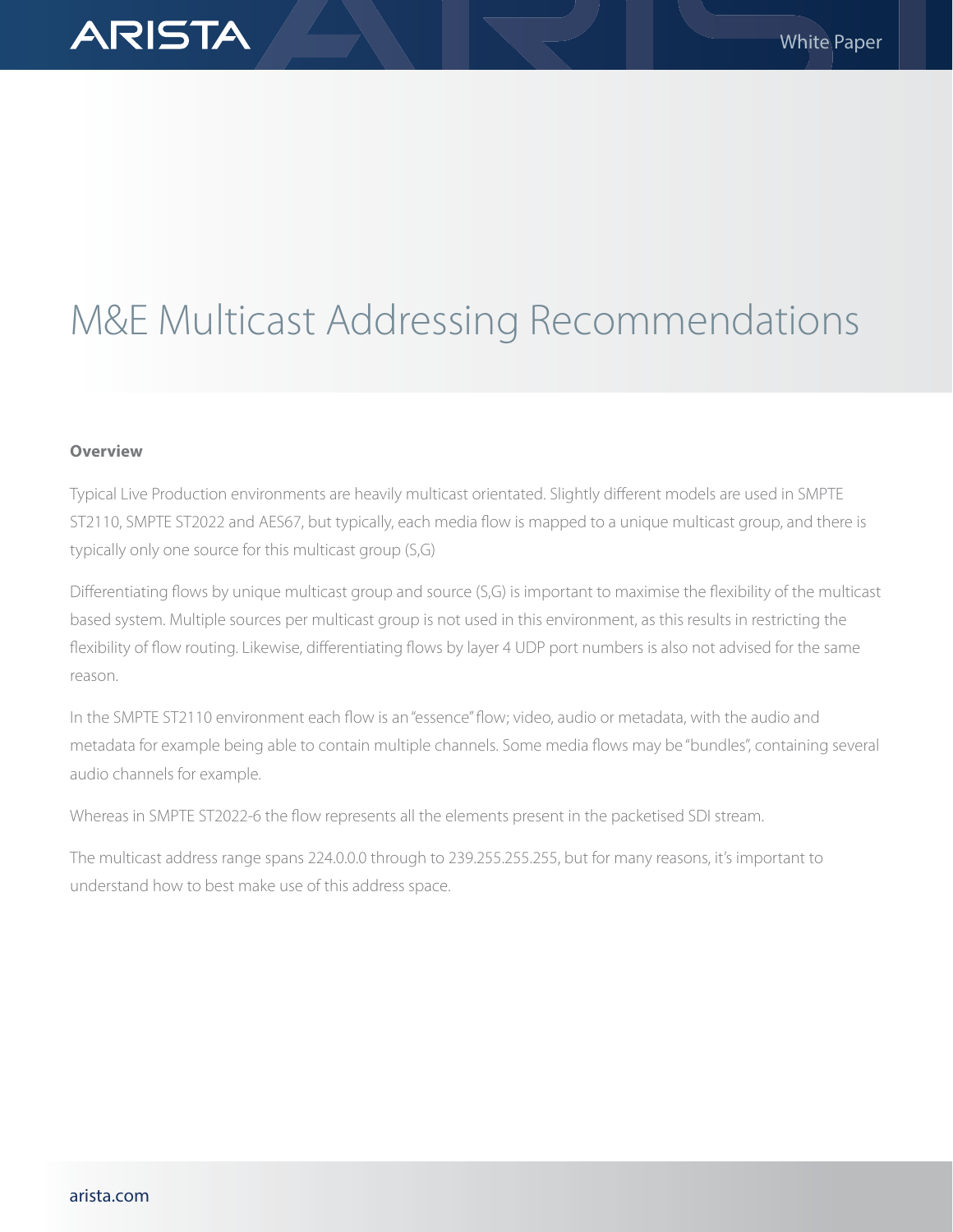# **ARISTA**

#### **Design Considerationsw**

#### **Multicast Address Ranges**

The Multicast address range 224.0.0.0 -> 239.255.255.255 is split into sub ranges, as specified in RFC 5771 [\(https://datatracker.ietf.](https://datatracker.ietf.org/doc/html/rfc5771) [org/doc/html/rfc5771](https://datatracker.ietf.org/doc/html/rfc5771)).

| <b>IP Multicast Address Range</b>         | <b>Description</b>          | <b>Routable</b> | <b>Usable for Live Production</b> |
|-------------------------------------------|-----------------------------|-----------------|-----------------------------------|
| $224.0.0.0 - 224.0.0.255$                 | Local Network Control Block | <b>No</b>       | Avoid                             |
| $224.0.1.0 \rightarrow 224.0.1.255$       | Internetwork Control Block  | Yes             | Avoid                             |
| $224.0.2.0 \rightarrow 224.0.255.255$     | Ad-Hoc Block 1              | Yes             | Avoid                             |
| $224.1.0.0 -> 224.1.255.255$              | Reserved                    | Yes             | Avoid                             |
| $224.2.0.0 -> 224.2.255.255$              | <b>SDP/SAP Block</b>        | Yes             | Avoid                             |
| $224.3.0.0 \rightarrow 224.4.255.255$     | Ad-Hoc Block 2              | Yes             | Avoid                             |
| $224.5.0.0 -> 224.251.255.55$             | Reserved                    | Yes             | Avoid                             |
| $224.252.0.0 \rightarrow 224.255.255.255$ | <b>DIS Transient Groups</b> | Yes             | Avoid                             |
| 225.0.0.0 -> 231.255.255.255              | Reserved                    | Yes             | Possible                          |
| $232.0.0.0 \rightarrow 232.255.255.255$   | Source Specific Multicast   | Yes             | Avoid                             |
| $233.0.0.0 - 233.251.255.255$             | GLOP addressing             | Yes             | Avoid                             |
| $233.252.0.0 -> 233.255.255.255$          | Ad-Hoc Block 3              | Yes             | Avoid                             |
| 234.0.0.0 -> 234.255.255.255              | Unicast Prefix Based        | Yes             | Avoid                             |
| $235.0.0.0 \rightarrow 238.255.255.255$   | Reserved                    | Yes             | Possible                          |
| 239.0.0.0 -> 239.255.255.255              | Administratively Scoped     | Yes             | Recommend                         |

#### 224.0.0.0 -> 224.0.0.255

The local SubNetworking range is worth a closer look - these addresses are not routable, they remain bound to the subnet in which they are generated. They are used for a range of important local control traffic - IGMP, PIM, OSPF for example. mDNS (224.0.0.251) is also in this non-routable block, explaining why its use is not recommended for larger NMOS IS-04 implementations.

# 224.0.1.0 -> 224.0.1.255

The InterNetwork Control block are routable addresses, which are intended for specific network control type uses - for example PTP (224.0.1.129), NTP (224.0.1.1)

# 232.0.0.0 -> 232.255.255.255

Many Live Production capable end-points make use of Source Specific Multicast - initiating a join using IGMPv3 where the source of the desired multicast is specified (S,G). This method of joining is more precise and arguably more secure. However, limiting a Live Production facility to only end points that can initiate an IGMPv3 SSM join would be quite restricting.

# 239.0.0.0 -> 239.255.255.255

This range is assigned for private use within an organisation.

Within an organisation, most of the other multicast ranges are unused

# **L3 / L2 Aliasing**

Most Live Production implementations transmit and receive flows as IP packets. This allows for routing, and this in turn allows for good resilience design practices, and scale.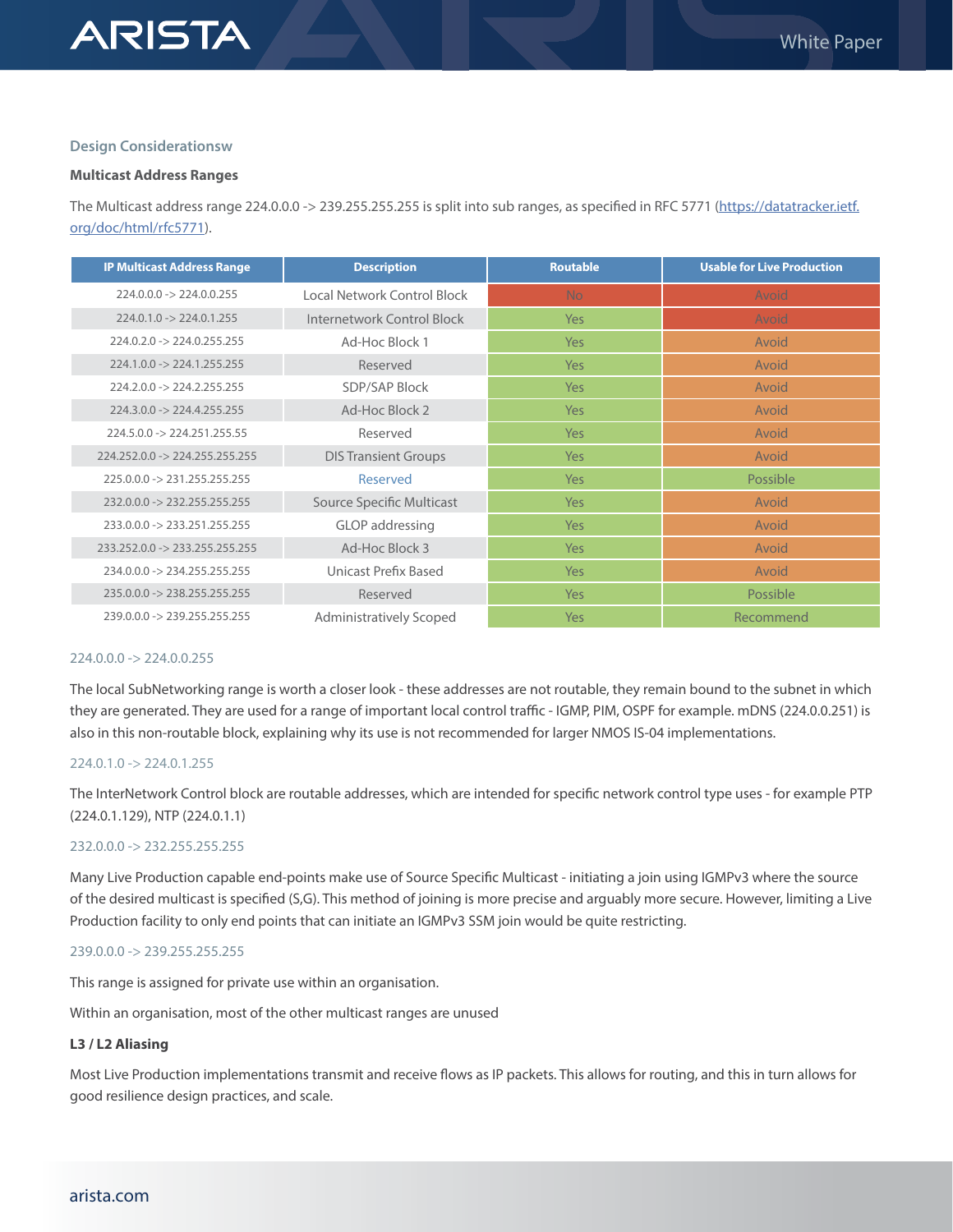

Multicast IP packets (like other IP packets) have both a layer 3 destination IP address, and a layer 2 destination MAC address. The layer 3 destination IP address is known as its Multicast Group Address. The layer 2 destination MAC address is formed directly from the layer 3 IP address.

The diagram shows how the L2 destination address is formed from an L3 destination IP address - in this case 239.129.30.20

The corresponding layer2 (MAC) address is generated as follow:

- The top 24 bits of the MAC address are fixed as "01:00:5e" these are the same for all IPv4 multicast addresses (Green)
- The bottom 23 bits of the MAC address are mapped directly from the bottom 23 bits of the L3 IP address (Cyan)
- The remaining bit is fixed as "0" (Orange)





From the diagram, we can see that none of the bits from the top octet of the L3 IP address make it into the L2 MAC address. The top bit of the next layer 3 octet is also not present in the L2 MAC address.

So, none of the top 9 bits of the layer3 destination address (yellow bits) make it into the layer 2 destination MAC address.

The top 4 bits of the top octet (binary 1110) are fixed for all multicast addresses, so are no great loss, but the remaining 5 bits that do not make it from the layer 3 address to the layer 2 address lead to there being 32 (2^5) possible layer 3 IP addresses that map to the same L2 MAC address - this is the L3 / L2 mapping alias.

For example, the following L3 IP addresses ALL map to the same L2 MAC address:

224.1.30.20, 224.129.30.20

225.1.30.20, 225.129.30.20

226.1.30.20, 226.129.30.20

- 227.1.30.20, 227.129.30.20
- 228.1.30.20, 228.129.30.20
- 229.1.30.20, 229.129.30.20
- 230.1.30.20, 230.129.30.20
- 231.1.30.20, 231.129.30.20
- 232.1.30.20, 232.129.30.20
- 233.1.30.20, 233.129.30.20

234.1.30.20, 234.129.30.20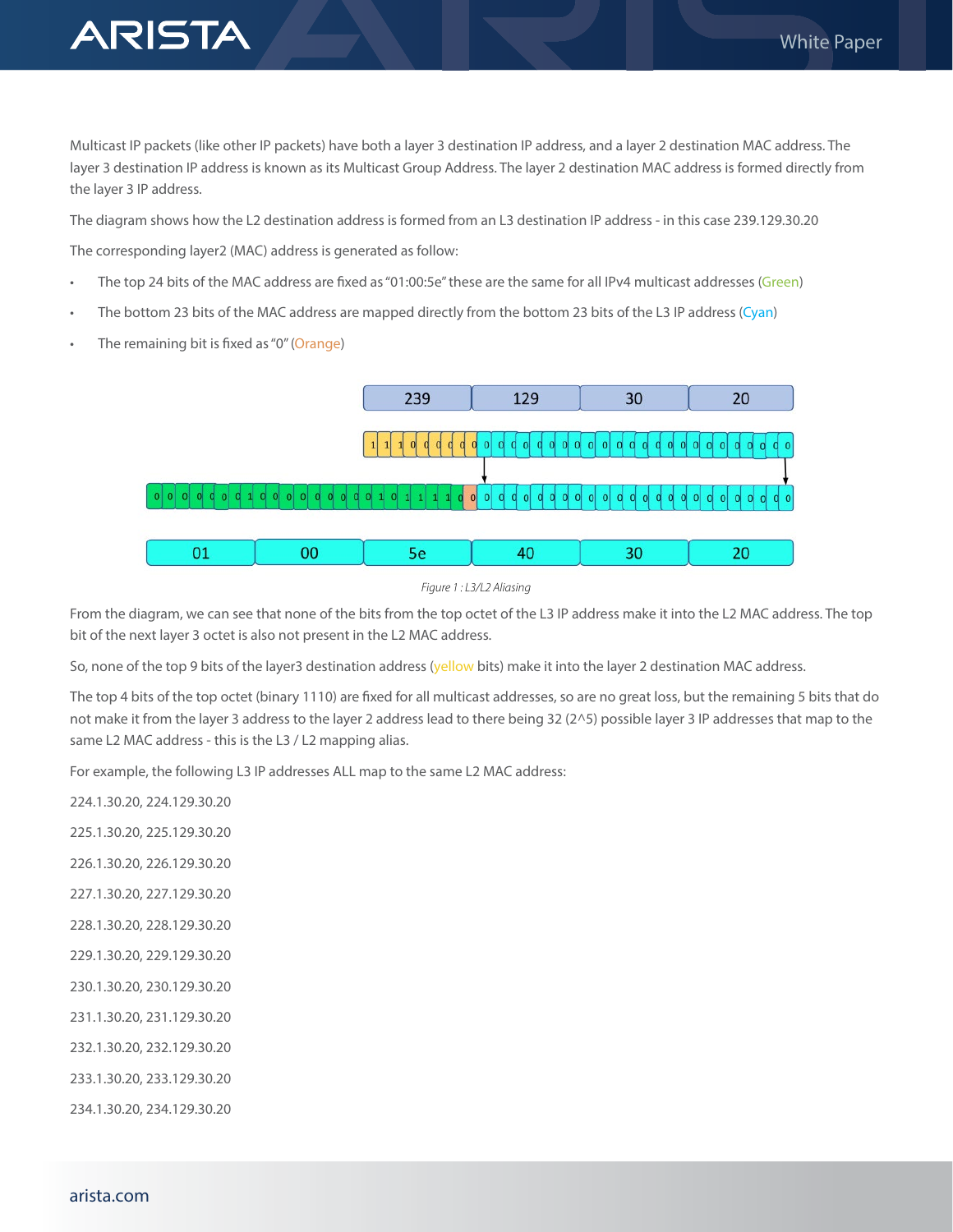

235.1.30.20, 235.129.30.20

236.1.30.20, 236.129.30.20

237.1.30.20, 237.129.30.20

238.1.30.20, 238.129.30.20

239.1.30.20, 239.129.30.20

All 32 above L3 destination IP addresses will map to this layer 2 MAC address:

• 0x0100:5e40:30:20

# Why does this L3/L2 alias matter?

This alias does not matter for the purposes of multicast routing, the routing of multicast flows between subnets, or routed ports, because routing functions use IP addresses to determine what forwarding should occur.

However, for the layer 2 forwarding operations needed when multicast flows are being delivered by snooping within the vlan, as a layer 2 operation, many implementations rely on the layer 2 destination MAC address, and do not take the layer 3 IP address into consideration.

If multiple aliasing multicast flows exist within a layer2 domain, either because they were sourced in this domain or have been delivered by layer 3 routing into the domain, a layer 2 only snooping process will deliver all of these flows to any end-point that requests any of these flows.

The delivery of unexpected flows in this example situation results in:

- Unexpected bandwidth being used in the network, which could result in oversubscription and packet loss
- Unexpected traffic being delivered to an end-point which may result in errors for the receiver

For these reasons, it's best to design a multicast addressing scheme to avoid these unwanted aliases.



*Figure 2 : Example of L3/L2 aliasing problems*

The diagram above provides an example of where L3/L2 aliasing can cause problems. All of the flows in the diagram are aliasing addresses.

In VLAN 1000, we see that when the Multiviewer requests the camera flow 239.1.2.3, it can receive all aliasing flows that exist in VLAN 1000 - in this case, both 239.1.2.3, and 238.1.2.3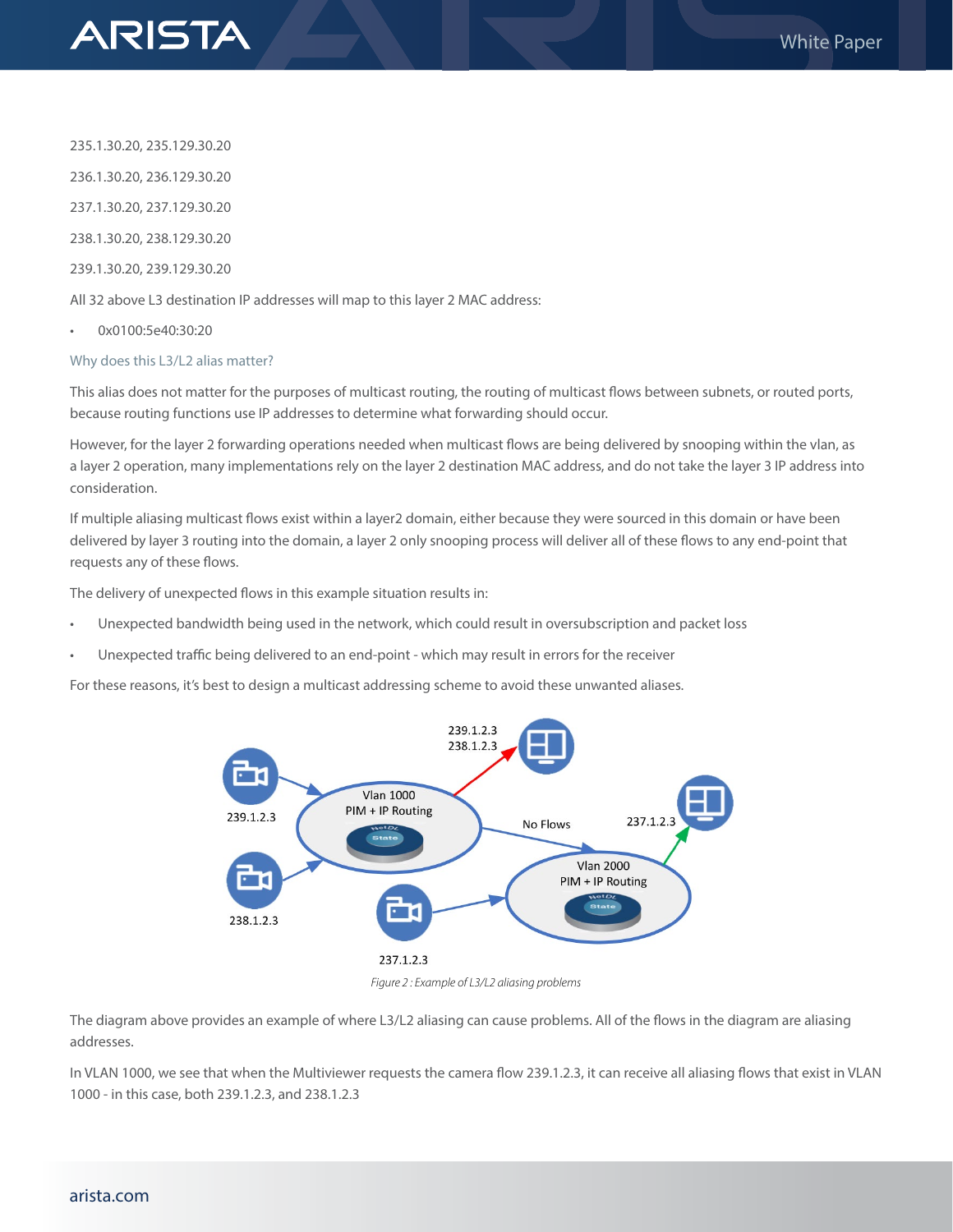

However, in VLAN 2000, while 237.1.2.3 aliases with the other two cameras, these other flows are NOT pulled over the routed link to VLAN 1000 because Multicast IP Routing is L3 aware, and so the three addresses 239.1.2.3, 238.1.2.3 and 237.1.2.3 are distinguishable. So, no problems occur in this scenario.

#### How to avoid the L3/L2 Alias?

Avoiding these aliases is pretty straightforward - the addressing scheme used should avoid varying the 5 grey bits of the multicast group addresses in the diagram below.



#### *Figure 3 : Avoiding L3/L2 Alias*

In practice, this can be achieved by choosing a /9 multicast range - for example 239.0.0.0/9, and not straying from this range. The /9 mask means that you must keep both the top octet (239 in this case) and the top bit of the next octet the same.

Its also important to avoid any unintended aliasing with system multicast addresses - so avoid using addresses that would alias with  $(224.0.0.0 -> 224.0.1.255)$ 

### **Summarization**

Summarization is the process of being able to describe many smaller address ranges, using a single larger address and mask. It is an equally valid technique for IP source or destination IP addresses. For example, assume you have the following multicast address ranges in use in a facility:

| 239.0.0.0/16  | Red Video flows     |
|---------------|---------------------|
| 239.4.0.0/16  | Red Audio flows     |
| 239.8.0.0/16  | Red Metadata flows  |
| 239,64,0,0/16 | Blue Video flows    |
| 239,68,0,0/16 | Blue Audio flows    |
|               |                     |
| 239.72.0.0/16 | Blue Metadata flows |

By choosing addresses that can be summarized, it becomes simpler to describe all the Red or Blue flows:

All Red flows = 239.0.0.0/10

All Blue flows = 239.64.0.0/10

Or for example, all Red Video flows = 239.0.0.0/14

These summarizations are useful when you want to configure the RP (Rendezvous Point) in an IGMP / PIM dynamic multicast system, or create security ACLs to prevent Red flows getting to Blue switches.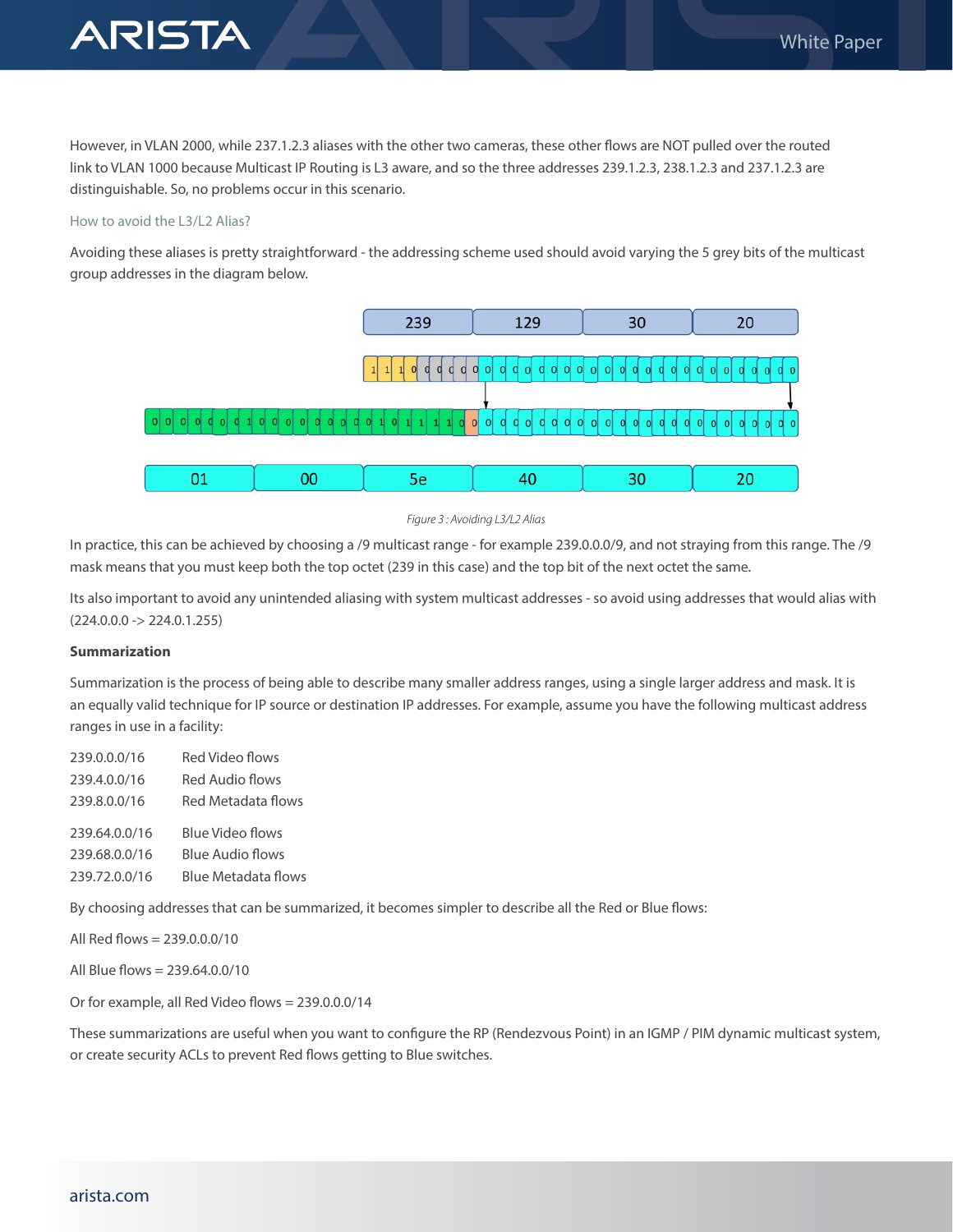

#### **Choosing a Multicast Address Range for Live Production**

A common choice for multicast address range in Live Production systems is 239.0.0.0/8. This range is available for private use, and while Source Specific Multicast (SSM) may be in use, avoids some implementation headaches of using the 232.0.0.0/8 range, if not all the anticipated hosts are capable of SSM.

It should be noted that some protocols direct the multicast ranges in use - for example, AES-67 describes that 239.0.0.0/8 shall be used.

The range 239.0.0.0 -> 239.127.255.255 provides a very large usable address range.

Other ranges can be used, but be aware of the intended use for any range you choose to use.

#### **An Example Addressing Scheme**

Its very tempting to design an addressing scheme for multicast media flows that allow for human interpretation at quite a fine granularity. For example, its nice to be able to interpret the following from a multicast group address

- Facility location
- **Red or Blue**
- Rack identifier
- Flow type Video, audio, metadata, compressed, uncompressed
- Device identifier
- Flow on device identifier

In small lab situations, the ability to decode all this info from a multicast group is appealing, but as labs grow, and production environments are stood up, this approach becomes unwieldy, and ultimately will be impossible to maintain.

The chief reasons that these strategies fail are that as facilities grow, the impact of these encodings is to make address space use pretty inefficient, and as time goes on, changes in work patterns, extra SMPTE ST2110 flow types, and facility growth will render the encoding impossible to maintain.

However, it is still worth building in \_some\_ structure to the addressing - for example, to ensure that the addresses can be effectively summarised (see above).

The level of structure, and human readability is always going to be a philosophical question, but it certainly makes sense to provide a structure that allows for simple summarisation and identification of Red vs Blue flows, and if there are several identifiable locations, these can benefit from being easily identifiable and summarisable.

Instead of building complex human decodable address schemes, it is recommended that human readable flow names are built into Live Production operational and monitoring toolkits, using standard IT technologies like DNS to provide centralised lookup and decoding.

To this end, there follows an example addressing scheme, that allows for the differentiation of flow origination location, Red or Blue network, and media type (Video, Audio, Metadata)